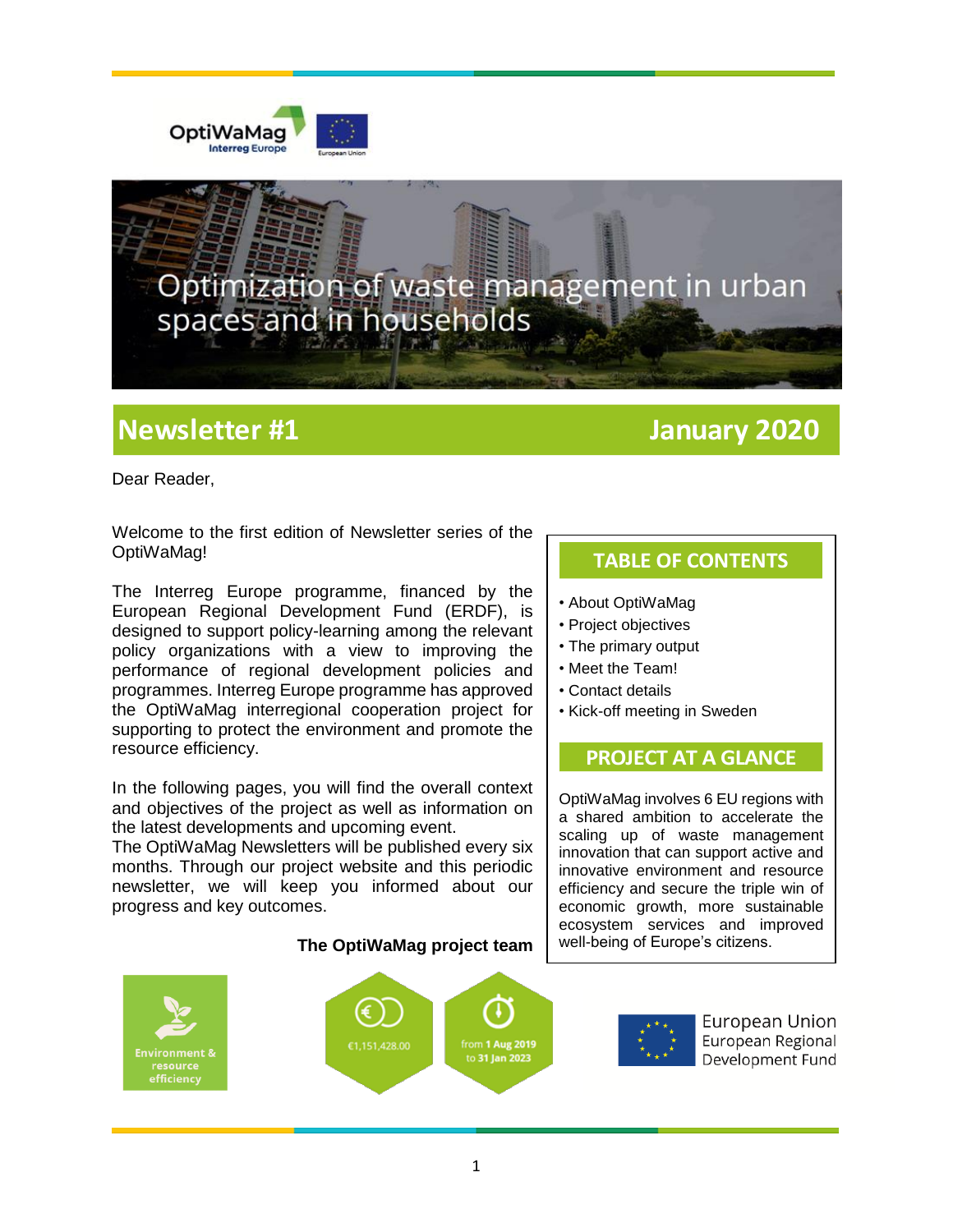# **The OptiWaMag project**

OptiWaMag Interreg Europe European Union European Regional Development Fund

Europe faces major challenges in waste management due to high population density and growth in waste generation. Moreover the increased economic activities and growth in the tourism sector lead to increase of waste generation. The resource efficiency and proactive use of resource-efficient economy have the ability to contribute to economic, social and territorial cohesion by improving the lives of people regardless of income, background or status.

Six partners from Greece, Hungary, Italy, Latvia, Portugal and Sweden have launched the OptiWaMag project – **"**Optimization of waste management in urban spaces and in households**".** The partnership is led by the County Administrative Board of Östergötland from Sweden. The 3,5 year project (August 2019 - January 2023) was approved within the Interreg Europe programme financed by

the European Regional Development Fund. Interreg Europe programme helps regional and local governments across Europe to develop and deliver better policies.

The project aims to demonstrate how the development of the current waste infrastructure in urban spaces and in households can deliver sustainable solutions through the exchange of good practices.

# **Project objectives**

OptiWaMag recognizes that effective, policy shaping outcomes require enhanced cooperation between involved stakeholders. The policy project will thus incorporate interregional collaboration, involving a wide range of expert stakeholders, which comprises exchange of good practices, mutual

learning, peer assessment, knowledge transfer, targeted and collective, codesigned policy development. It will deliver its results through interlinked project activities and outputs during 3 sequential steps:

1) Identification and Analysis;

2) Interregional Mutual Learning;

3) Knowledge Transfer and Action Planning.

Steps 1 and 3 also include assessments of policy enhancement and learning performance. The dissemination of good practices and lessons are the backbone of OptiWaMag.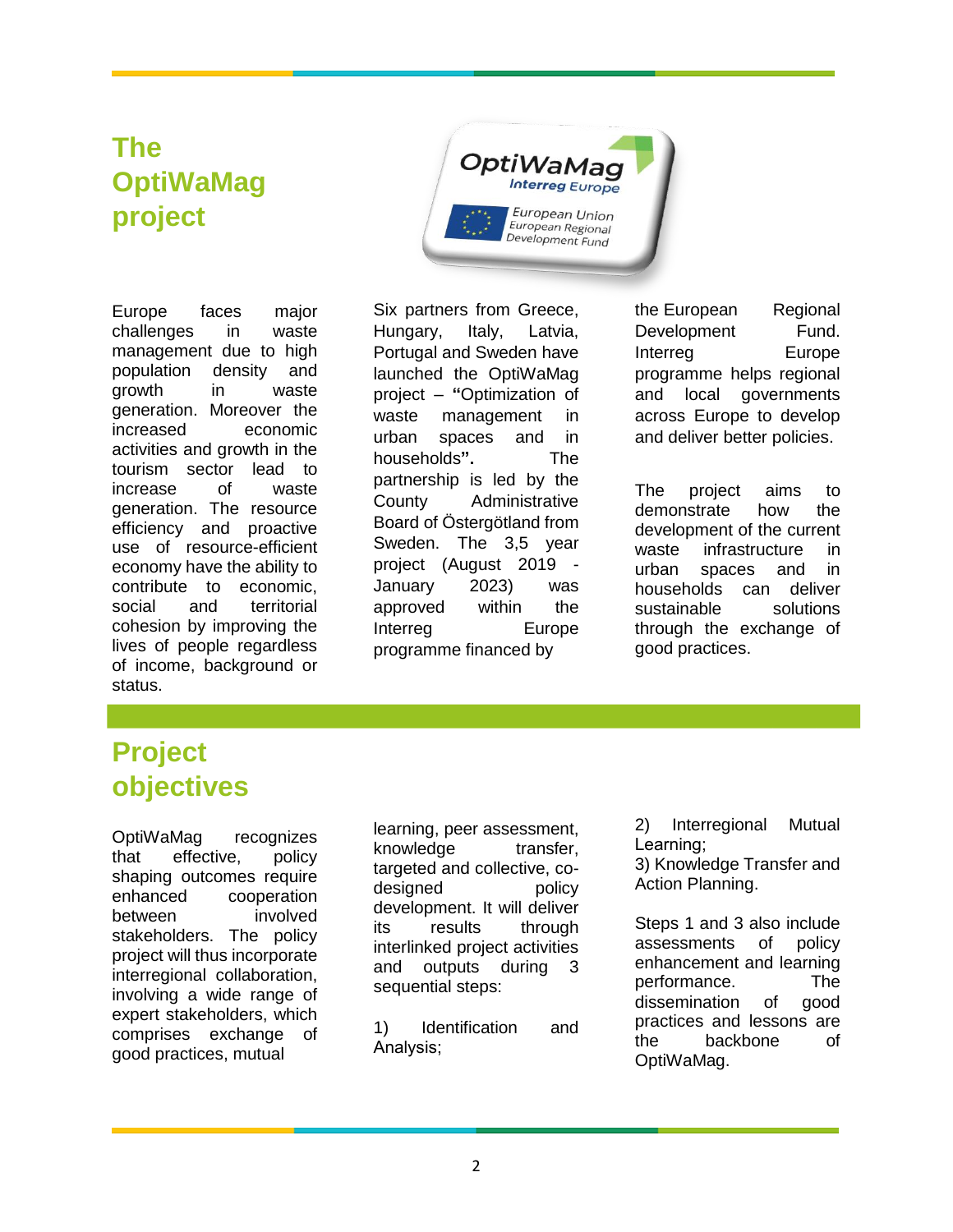# **The primary output**

1) The project self, peer and expert assessment tools and findings focused on regions' strengths, weaknesses, policy priorities and policy enhancements

2) A Framework Strategy for developing evidence based and co-designed policies, programmes and implementation methods and for identifying the best method to improve policy instruments;

3) 6 Regional Action Plans (informed by the Framework Strategy, pre and interim selfassessments) to enhance the implementation of regional policy instruments across Europe.

# **Meet the Team!**

Six partners from Greece, Hungary, Italy, Latvia, Portugal and Sweden are working on the OptiWaMag project

The partnership is led by the County Administrative Board of Östergötland from Sweden.

County Administrative Board of Östergötland (SWE)

**CONTACT DETAILS**

**[helene.rask@lansstyrelsen.](mailto:helene.rask@lansstyrelsen.se)**

**Telephone:** +46 102235452

**Lead partner:** 

**Contact person**: Helene Rask

**Email:** 

**[se](mailto:helene.rask@lansstyrelsen.se)**

1) County Administrative Board of Östergötland

2) Development Organization

3) Municipality of Lousada

4) Riga Technical University

5) Municipality of **Casalgrande** 

6) Region of Thessaly













3